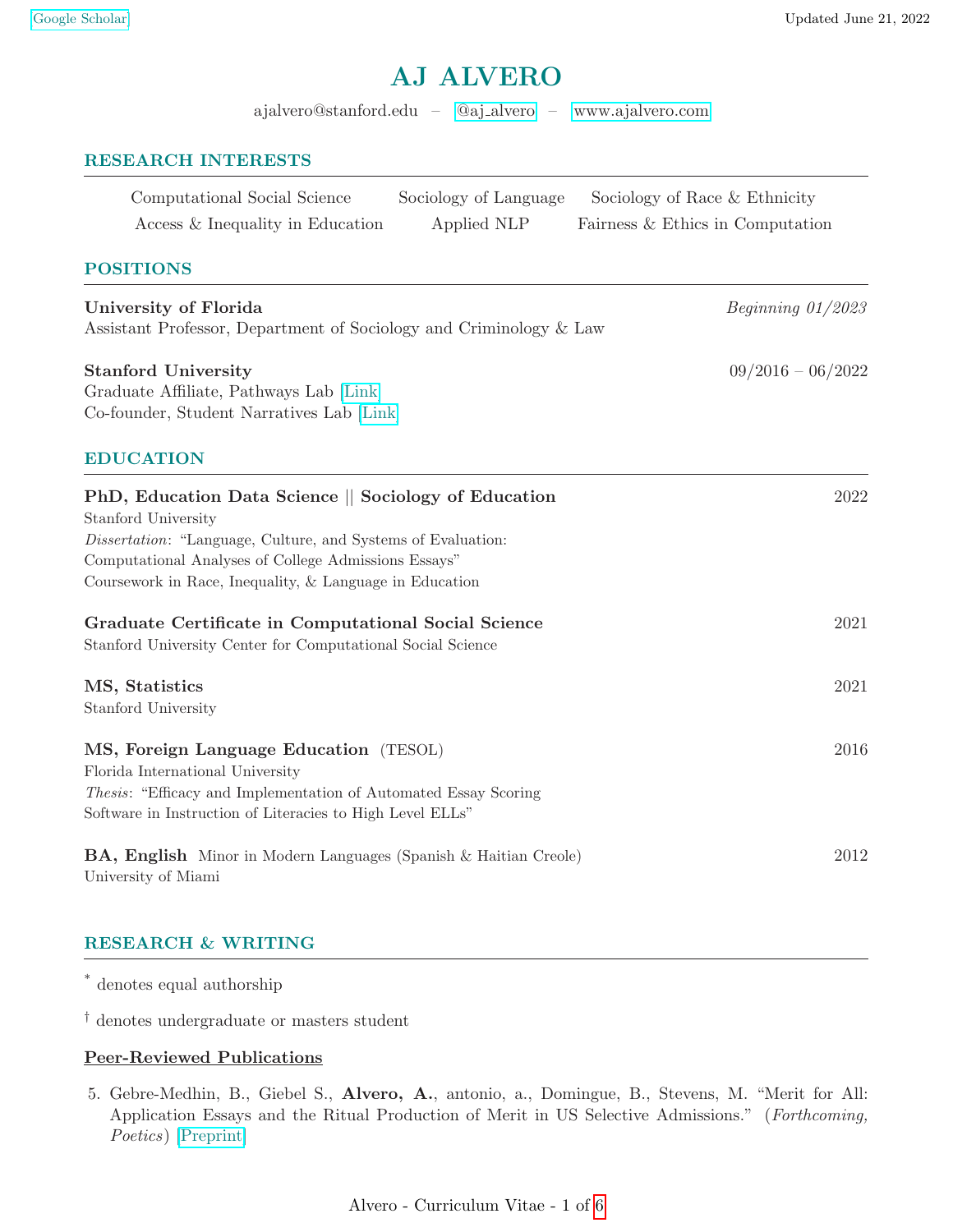- 4. Tena-Meza, S.<sup>†</sup>, Suzara, M., **Alvero, A.** "Coding with Purpose: Learning AI in Rural California." (Forthcoming, ACM Transactions on Computing Education)[\[Preprint\]](https://arxiv.org/abs/2108.13363)
- 3. Alvero, A., Giebel, S., Gebre-Medhin, B., antonio, a., Stevens, M., Domingue, B. (2021) "Essay Content and Style are Strongly Related to Household Income and SAT Scores: Evidence from 60,000 Undergraduate Applications." (Science Advances). [\[Paper\]](https://www.science.org/doi/10.1126/sciadv.abi9031)[\[Code/Data\]](https://dataverse.harvard.edu/dataverse/SAT_and_Essays)
- 2. Arthurs,  $N.\dot{}$ , Alvero, A. "Whose Truth is the "Ground Truth"? College Admissions Essays and Bias in Word Vector Evaluation Methods." Proceedings of the 13th International Conference on Educational Data Mining [\[Paper\]](https://files.eric.ed.gov/fulltext/ED608067.pdf)
- 1. Alvero, A., Arthurs, N.† , antonio, a., Domingue, B., Gebre-Medhin, B., Giebel, S., Stevens, M. (2020) "AI and Holistic Review: Informing Human Reading in College Admissions." Proceedings of the AI, Ethics, and Society [\[Paper\]](https://dl.acm.org/doi/pdf/10.1145/3375627.3375871)

## Under Review

- 2022 Giebel, S.\*, Alvero, A.\*, Pearman, F. "Income & Campus Disparities Among Latinx-Identifying UC Applicants" (Details of work available upon request)
- 2022 Giebel, S., Alvero, A., Gebre-Medhin, B., antonio, a. "Signaled or Suppressed? How Gender Informs Women's Undergraduate Applications in Biology and Engineering" [\[Preprint\]](https://osf.io/preprints/socarxiv/ygr5e/)
- 2022 Alvero, A. "The Strategic Use of Spanish in Evaluative Contexts" (Details of work available upon request)
- 2022 Alvero, A., Pal, J.<sup>\*†</sup>, Moussavian, M.<sup>\*†</sup>, "Linguistic, Cultural, and Narrative Stratification: Computational and Human Readings of Transfer Admissions Essays" (Details of work available upon request)
- 2023 Alvero, A. "Critical Perspectives on the Use of Readability Scoring in Education" (Abstract accepted for book chapter, in preparation) [\[Link\]](http://web.stanford.edu/group/swaywo/cgi-bin/wordpress/?p=305)
- 2023 Alvero, A. "Machine Learning and Sociolinguistics" (Accepted as chapter for The Oxford Handbook of the Sociology of Machine Learning)

## Manuscripts in Preparation

- 2022 Alvero, A., Luqueño, L., antonio, a. "Computational Social Science for Research on Intersectionality: Affordances and Considerations in the Context of College Admissions" [\[Link\]](https://ascnhighered.org/ASCN/transforming_institutions/2021/program/posters/session_c/2/243628.html)
- 2022 Alvero, A., Kanopka, K., Sedlacek, Q., "A Call for Critical and Constructive Educational Data Science" [\[Link\]](https://stanford.app.box.com/s/xfheizzctyo97j6kuh0kciwsvmqxhxll)

## Opinion

2017 Alvero, A.. "Renaming 'Confederate Corners' doesn't cost a thing." The Salinas Californian. [\[Article\]](https://www.thecalifornian.com/story/opinion/2017/10/27/letter-editor-renaming-confederate-corners-doesnt-cost-thing/805352001/)

# TEACHING

## Stanford University

Introduction to Statistical Methods Fall 2021 With Dan Schwartz

Introduction to Data Science Winter 2019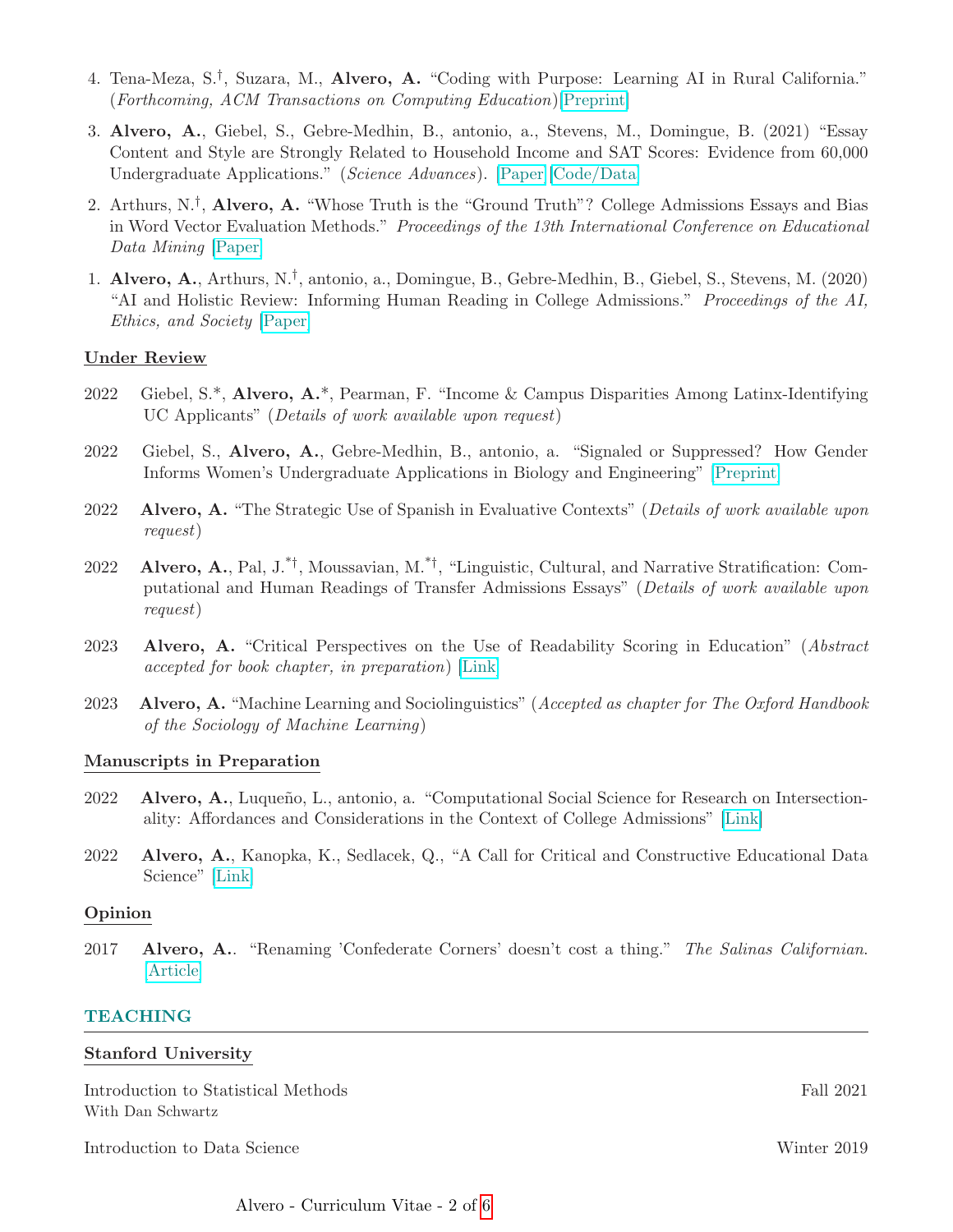With Sanne Smith and Dan McFarland

Equity and Schooling Summer 2019 With Jonathan Rosa

The Centrality of Literacies Summer 2017, 2018 With Antero Garcia

Adolescent Development Fall 2016, 2017 With Linda Darling-Hammond and Shayna Sullivan

# PRESENTATIONS

## Invited Presentations & Lectures

- 2022 Stanford Center for China's Economy and Institutions (Freeman Spogli Institute), Stanford EAST House, Educational Testing Service (ETS), University of Texas at Austin Department of Mexican American and Latina/o Studies, University of Tennessee, Knoxville School of Information Sciences, University of Florida Department of Sociology
- 2021 College Board, Research and Psychometrics Team; University of California, Board of Admissions and Relations with Schools (BOARS), Stanford GSE Policy, Organization, and Leadership Studies Seminar, Association of College Counselors in Independent Schools (Data, Analytics, and Trends Committee), Wieman Group
- 2018 Stanford University, Center for Population Health Sciences; Stanford University, Students for Education Reform; Stanford University, Computational Text Analysis in the Social Sciences Group; Stanford University, Higher Education Exchange of Research

# Conference Presentations & Activities

- 2022 8th International Conference on Computational Social Science, American Sociological Association, Latina/o Studies Association, National Council on Measurement in Education, American Education Research Association
- 2021 National Association for College Admission Counseling (NACAC) Conference, ACM Conference on Fairness, Accountability, and Transparency (FAccT), American Sociological Association, American Education Research Association, West Coast NLP (WeCNLP), Computational Social Science Society of the Americas, Transforming Institutions Conference
- 2020 Mechanism Design for Social Good (MD4SG), Association for the Study of Higher Education, Society for Social Studies of Science Conference (declined), American Sociological Association, American Educational Research Association Satellite Conference on Data Science, Comparative & International Education Society, 26th Annual Conference on Language, Interaction, and Culture at UCLA (cancelled), Sociology of Education Association
- 2019 TextXD Symposium, International Conference on Machine Learning (Latinx in AI Workshop)
- 2018 TextXD Symposium
- 2017 Race, Inequality, and Language in Education (RILE)
- 2016 Carribean Studies Association

# PROJECTS & GRANTS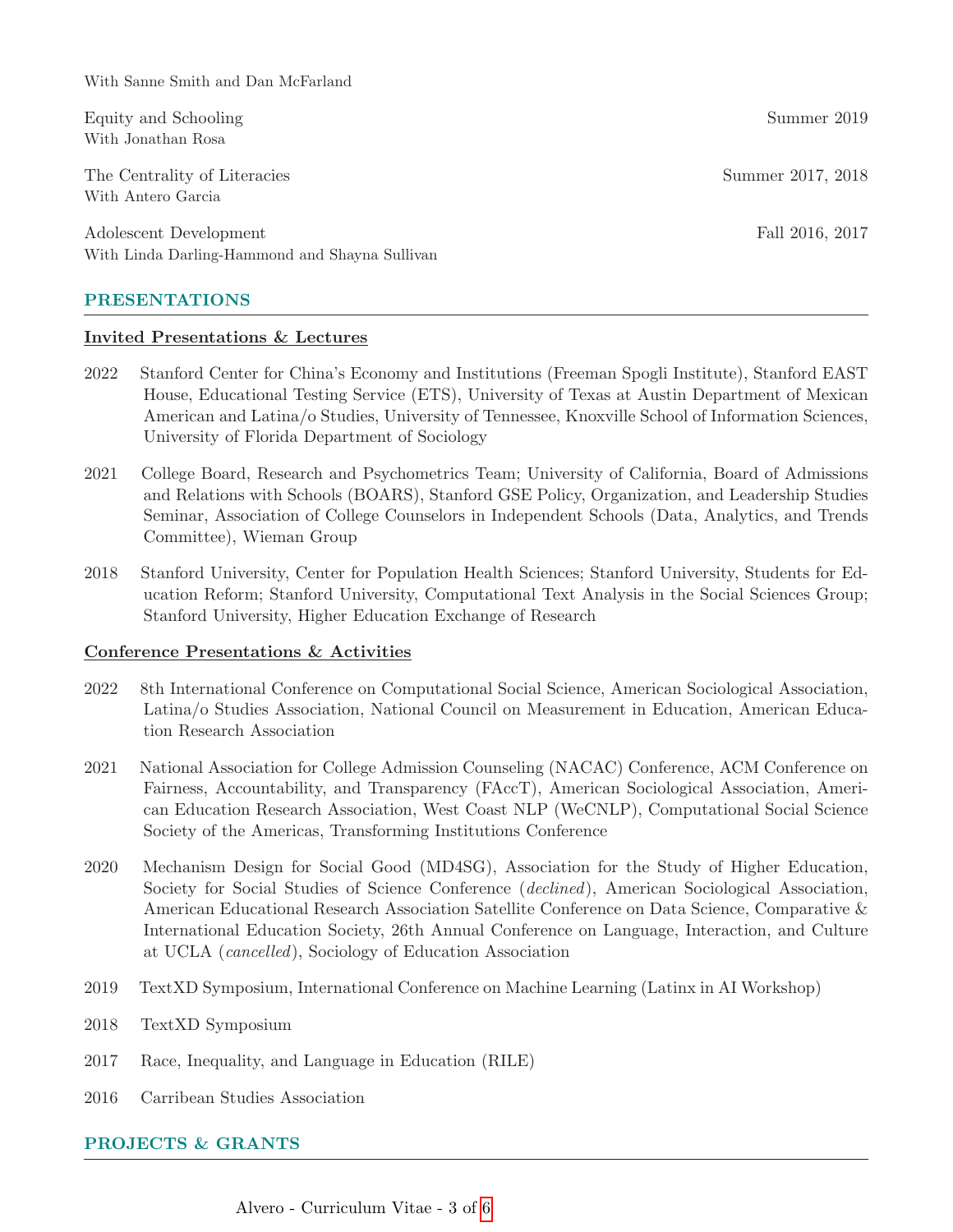# Student Narratives Lab

Initiated data share with University of California Office of the President PIs: Mitchell Stevens, anthony antonio, Ben Domingue

## Building an Anti-Racist GSE

Syllabus consultant, Education Data Science courses

## Computational Text Analysis in the Social Sciences

"Student Projects for Intellectual Community Enhancement" Grant (\$5,000)

## SELECT MEDIA MENTIONS & APPEARANCES

The Atlantic [\[1\]](https://www.theatlantic.com/ideas/archive/2022/04/mit-admissions-reinstates-sat-act-tests/629455/), Los Angeles Times [\[1\]](https://www.latimes.com/opinion/story/2022-02-21/editorial-whats-less-fair-than-the-sat-you-might-be-surprised), New York Times [\[1,](https://www.nytimes.com/2021/12/09/learning/whats-going-on-in-this-graph-jan-5-2022.html?unlocked_article_code=AAAAAAAAAAAAAAAACEIPuomT1JKd6J17Vw1cRCfTTMQmqxCdw_PIxftm3iWna3HPDm4TiOAYCpKG-kHCIrVjbscomjucRdlOdbgpAf10i_NfPlcoRBOhupvBmp0DZnhw89rpBCU2w5fJF_gewAPdU1OYeq151aHt-FWPKiSxCvmIzyd1dwZkoZVlaVCg3CEXwqjCRvol0th4wfx2AJ5xR29UMXSJueL6SEkrYKXwZRHY4gY9WOtYSGuTyYbas-RcBV0UXVHWT3p_4nI-68dcO74UNKX4Jh0ncKnukOlbSzwofMryWcpHF8WDnK5qsLXNtRWN1MGwov09H6let7_P2X2ol1QqeMFaI6SRbfgKgDMKIg&smid=url-share) [2\]](https://www.nytimes.com/2021/05/26/upshot/college-admissions-essay-sat.html?partner=slack&smid=sl-share), The New Yorker [\[1\]](https://www.newyorker.com/news/annals-of-education/how-the-pandemic-remade-the-sat), Harper's Magazine [\[1\]](https://harpers.org/archive/2021/09/), The Economist [\[1\]](https://www.economist.com/united-states/2021/04/08/america-tries-to-figure-out-a-fairer-way-to-select-students), Newsweek [\[1\]](https://www.newsweek.com/canceling-standardized-testing-does-disservice-disadvantaged-students-opinion-1609009)The Chronicle of Higher Education [\[1\]](https://www.chronicle.com/article/mit-is-bringing-back-the-sat-your-college-shouldnt?cid=gen_sign_in), MIT Admissions [\[1\]](https://mitadmissions.org/blogs/entry/we-are-reinstating-our-sat-act-requirement-for-future-admissions-cycles/), Inside Higher Ed [\[1,](https://www.insidehighered.com/admissions/article/2021/07/19/survey-colleges-finds-mixed-reactions-test-optional-admissions?utm_source=Inside+High) [2\]]( https://www.insidehighered.com/admissions/article/2021/06/01/do-college-application-essays-favor-wealthier-students#.YLaa-z88YGo.link), Higher Ed Dive [\[1\]](https://www.highereddive.com/news/how-the-national-test-optional-experiment-played-out-at-us-colleges/601488/), Forbes Magazine [\[1\]](https://www.forbes.com/sites/susanadams/2021/06/02/what-a-new-study-on-college-essays-and-family-income-really-means/?sh=fe6fdeb3ed9f), Pod Save the People [\[1\]](https://crooked.com/podcast/take-your-hand-off-with-alua-arthur/), ABC7 News Bay Area (KGO-TV) [\[1\]](https://www.facebook.com/watch/live/?v=230772755148923&ref=watch_permalink), Mustang News (Cal Poly) [\[1\]](https://mustangnews.net/college-trauma-students-from-marginalized-backgrounds-feel-pressured/), Wall Street Journal [\[1,](https://www.wsj.com/articles/inconvenient-facts-for-the-war-on-testing-11617563017) [2\]](https://www.wsj.com/articles/test-scores-count-again-at-mit-sat-act-standardized-tests-college-admissions-stu-schmill-11648660756?mod=opinion_lead_pos3), School's In (Podcast with Stanford GSE Dean Dan Schwartz and Denise Pope) [\[1\]](https://soundcloud.com/user-458541487/schools-in-alvero-01), The Philadelphia Inquirer [\[1\]](https://www.inquirer.com/opinion/commentary/college-admissions-tests-optional-blind-sat-act-20210726.html), The Journal Editorial Report [\[1\]]( https://video.foxnews.com/v/6248274095001#sp=show-clips), Monterey County Weekly [\[1\]]( https://www.montereycountyweekly.com/news/cover/a-researcher-from-salinas-is-using-artificial-intelligence-to-make-college-admissions-more-equitable/article_e5a13654-b678-11ea-8153-5b952fa59b28.html), The Smithsonian Magazine [\[1\]](https://www.smithsonianmag.com/history/bureaucrats-who-rename-confederate-landmarks-180972774/), Diverse Issues in Higher Education [\[1\]](https://www.diverseeducation.com/students/article/15289254/in-a-testoptional-environment-what-does-the-sat-mean), The Salinas Californian [\[1\]]( https://www.thecalifornian.com/story/news/2017/10/09/salinas-native-trying-change-name-confederate-corners/748220001/), Reason.com [\[1\]](https://reason.com/2022/02/20/first-world-problems/)

# HONORS & AWARDS

## Stanford University

| VPGE Academic Achievement Award                              | \$500              | 06/2022             |
|--------------------------------------------------------------|--------------------|---------------------|
| Stanford GSE: Research and Academic Excellence               | Nominated          | 06/2022             |
| Human-Centered Artificial Intelligence (HAI) Graduate Fellow | \$2,000            | $09/2021 - 06/2022$ |
| McCoy Family Center for Ethics in Society Fellow             | \$3,000            | $09/2020 - 06/2021$ |
| Diversifying Academia, Recruiting Excellence Fellowship      | $$96,200/2$ years  | $09/2019 - 06/2021$ |
| Interdisciplinary Graduate Fellowship                        |                    |                     |
| Naidu Family Interdisciplinary Graduate Fellowship           | $$133,080/3$ years | $09/2018 - 06/2020$ |
| Enhancing Diversity in Graduate Education Fellowship         | $$12,800/4$ years  | $09/2016 - 06/2020$ |
| The Dean's Fellowship                                        | \$30,000           | 09/2016             |
| <b>Florida International University</b>                      |                    |                     |
| FLAS Summer Fellowship at the Haitian Summer Institute       | \$6,680            | 05/2015             |
| Madeline Kitts Scholarship                                   | \$5,000            | 05/2015             |
| FIU Graduate Grant                                           | \$5,000            | 05/2015             |
| Bellsouth Education Scholarship                              | \$3,000            | 08/2015             |
| FIU Latin American and Caribbean Center Scholarship          | \$500              | 05/2015             |
| Other                                                        |                    |                     |
| ICQCM Spencer Scholar                                        |                    | 06/2021             |
| International Conference on Machine Learning Travel Grant    | \$1,500            | 06/2019             |
| El Centro Chicano y Latino Charlene J. Porras Award          | \$1,000            | 06/2019             |
| El Centro Chicano y Latino Outstanding Graduate Mentor       |                    | $09/2018 - 06/2019$ |
| Hispanic Scholarship Fund (2016 and 2017)                    | \$6,500            |                     |
| Eugene V. Cota-Robles Fellowship ( <i>declined</i> )         |                    |                     |

## PROFESSIONAL ACTIVITIES

## Member

American Sociological Association American Educational Research Association Association for Computing Machinery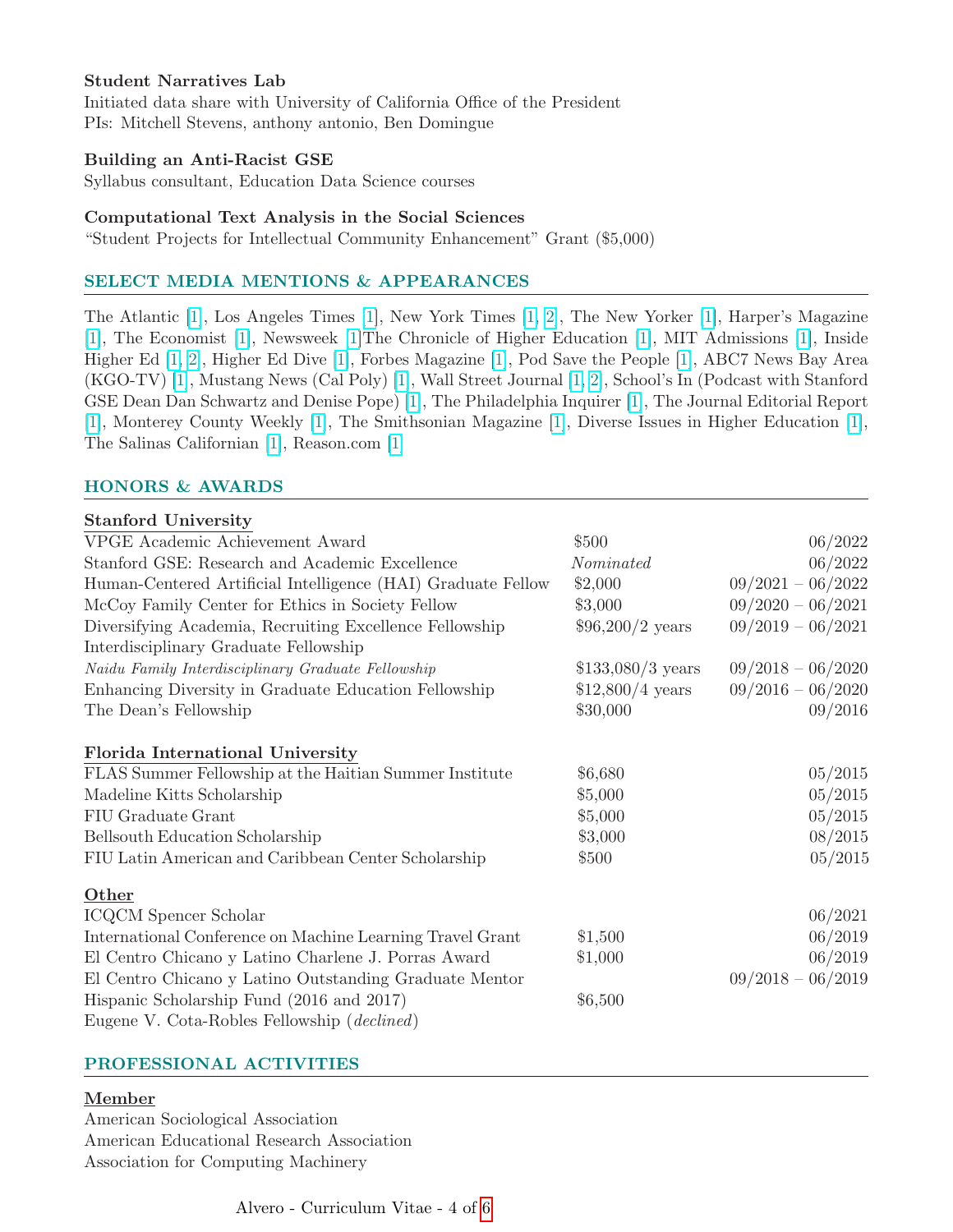# Reviewer

Journal: AERA Open, Proceedings of ACM Fairness, Accountability, and Transparency (FAccT), Educational Researcher

Conference: American Educational Research Association, Literacy Research Association, South Florida Education Research Conference, TESOL International

## SERVICE & ENGAGEMENT

| <b>Stanford University</b>                                                  |                     |
|-----------------------------------------------------------------------------|---------------------|
| Co-President, Sociology and Education Network                               | $09/2020 - 06/2021$ |
| El Centro Chicano y Latino Graduate Scholar in Residence                    | $09-2018-09/2020$   |
| <b>EDGE</b> Mentor                                                          | $09/2018 - 06/2019$ |
| Mentor and Program Organizer, Stanford GSE Mentorship Program               | $09/2017 - 06/2018$ |
| Financial Officer, Computational Text Analysis in the Social Sciences       | $09/2017 - 06/2020$ |
| Advising                                                                    |                     |
| Graduate Student Advisor:                                                   |                     |
| Thea Rossman, Capstone Project in Critical Studies in Race and Ethnicity    | 2020                |
| Noah Arthurs, Undergraduate Thesis in Computer Science                      | 2017                |
| Research supervisor, Stanford Institute for Research in the Social Sciences |                     |
| Research Assistant Internship Program [Link]                                | $06/2020 - 06/2022$ |
| Interns: Alicia Hoffmann, Misha Moussavian, Jasmine Pal                     |                     |
| TRAINING, WORKSHOPS, & OTHER EXPERIENCES                                    |                     |
| National Institute on Aging:                                                |                     |
| <b>Genomics for Social Scientists Workshop</b>                              | $06/2022 - 06/2022$ |
| Trainee and participant                                                     |                     |
| Institute for Social Research, University of Michigan                       |                     |
| Institute in Critical Quantitative, Computational, and Mixed                |                     |
| Methodologies (ICQCM) Summer Training and Summit                            | $06/2021 - 03/2022$ |
| Trainee and participant                                                     |                     |
| Virtual and Baltimore, MD                                                   |                     |
| The Summer Institutes in Computational Social Science                       | $06/2020 - 07/2021$ |
| Instructor, San Francisco Bay Area site (BAY-SICSS)                         |                     |
| Virtual                                                                     |                     |
| <b>Stanford Graduate Summer Institute</b>                                   | 08/2020             |
| Student, Ethics and the Academy                                             |                     |
| Virtual                                                                     |                     |
| <b>Stanford Libraries</b>                                                   | 10/2018             |
| Presenter, Gear Up for Social Science Data                                  |                     |
| Palo Alto, CA                                                               |                     |
| <b>Stanford Center for Spatial and Textual Analysis</b>                     | $07/2017 - 09/2017$ |
| Visiting Scholar                                                            |                     |
| Palo Alto, CA                                                               |                     |
| <b>ICPSR Summer Program in Quantitative Methods of Social Research</b>      | 06/2017             |
| Student, Machine Learning for the Analysis of Text as Data                  |                     |

Alvero - Curriculum Vitae - 5 of [6](#page-5-0)